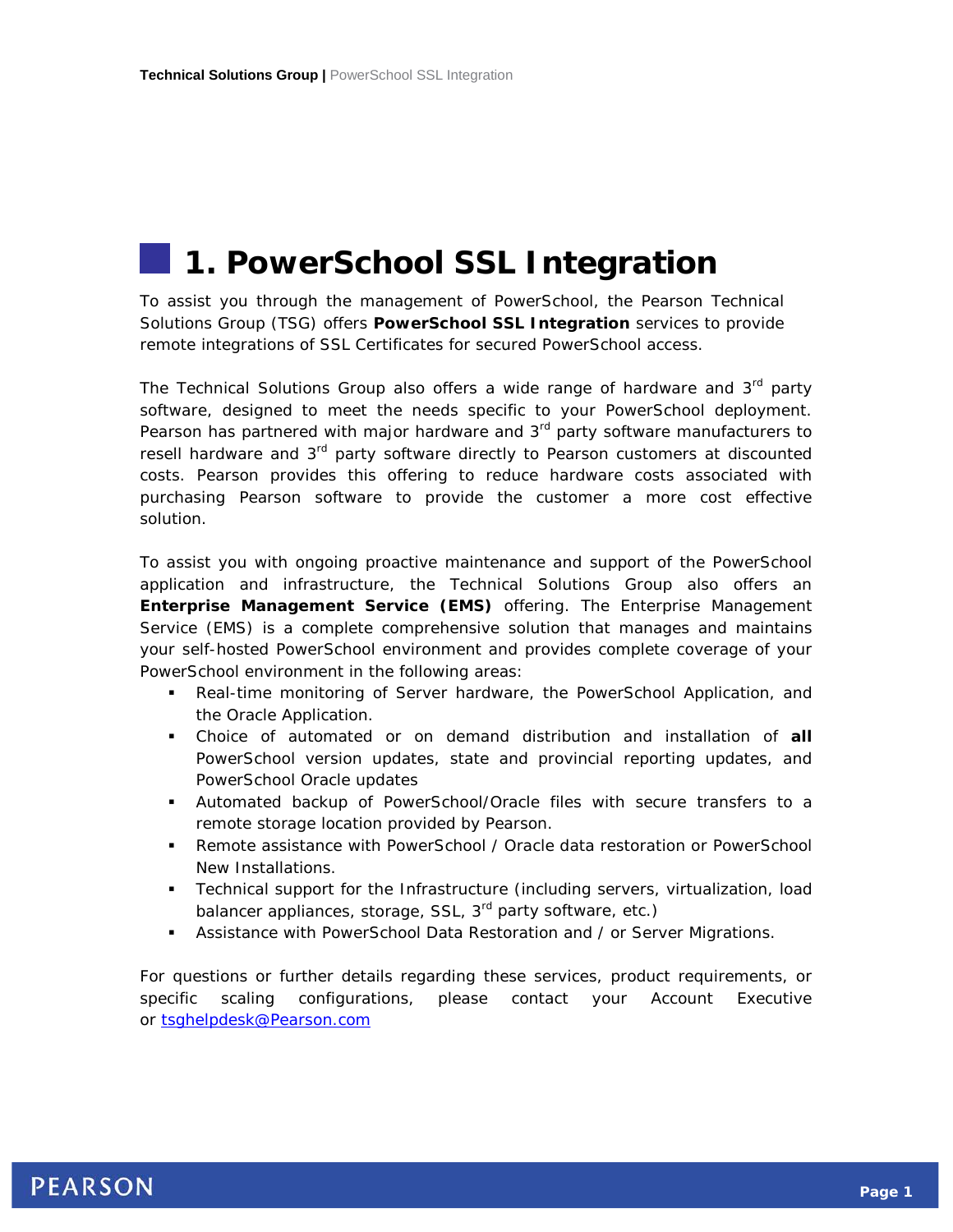### **PowerSchool SSL Integration**

### **1. Professional Services**

The following services will be delivered remotely by a Pearson Systems Engineer:

| <b>Implementation Consultation</b>                                                 |  |  |
|------------------------------------------------------------------------------------|--|--|
| Review of the desired deployment including infrastructure readiness, network<br>٠  |  |  |
| topology, and project related deliverables and schedules.                          |  |  |
| <b>Firewall Configurations</b>                                                     |  |  |
| Provide district personnel with firewall configuration parameters to ensure proper |  |  |
| PowerSchool SSL ports are configured.                                              |  |  |
| <b>SSL Certificates</b>                                                            |  |  |
| Create Certificate Signing Request(s) and matching RSA Key(s) for district to<br>٠ |  |  |
| provide to Certificate Authority.                                                  |  |  |
| Assist district with obtaining and downloading SSL Certificates and Intermediate   |  |  |
| Certificates from Certificate Authority.                                           |  |  |
| <b>SSL Accelerator Configuration (Load Balancer)</b>                               |  |  |
| Reconfigure PowerSchool related Virtual Services to utilize TCP SSL ports.         |  |  |
| Apply SSL Certificate and RSA Key to PowerSchool virtual service(s).               |  |  |
| Create SSL TCP Port 80 to TCP Port 443 redirection rule for PowerSchool access.    |  |  |
| Apply SSL Certificate and RSA Key to PowerTeacher virtual service(s).              |  |  |
| Apply SSL Certificate and RSA Key to Apache Web Server (Image Server) virtual      |  |  |
| service.                                                                           |  |  |
| Apply Certificate Authority Intermediate Certificate(s). (If Applicable)           |  |  |
| <b>PowerSchool Configuration</b>                                                   |  |  |
| Reconfigure PowerSchool Server Array settings to utilize SSL configurations.<br>٠  |  |  |
| Test and validate PowerSchool functionality for secured end user access.<br>٠      |  |  |
| Verify PowerSchool SSL connectivity through supported browsers.                    |  |  |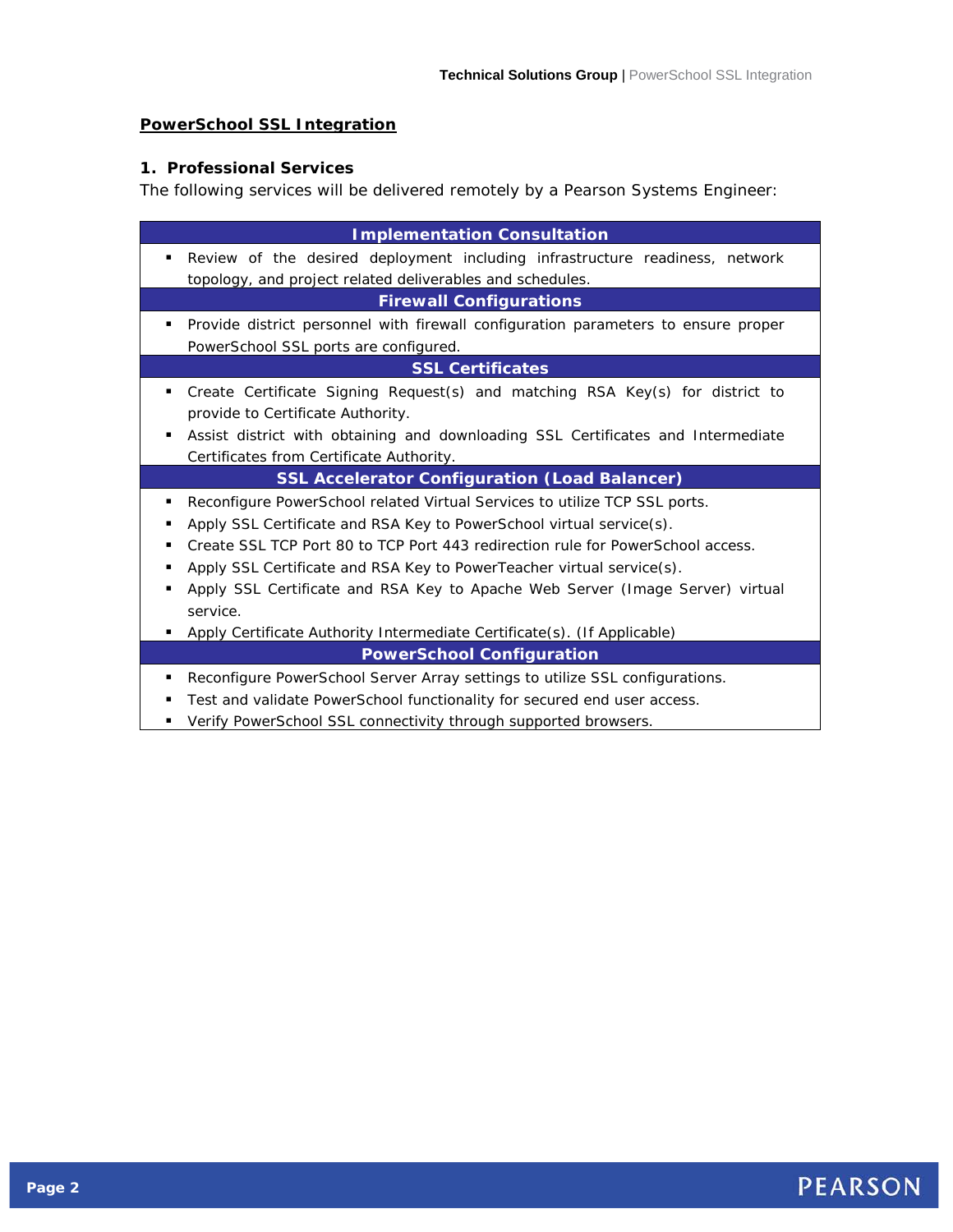### **2. Client Responsibilities**

It will be the responsibility of district personnel to ensure each of the following items are understood and addressed by the district.

| <b>Facilities</b>                   |                                                                                     |  |
|-------------------------------------|-------------------------------------------------------------------------------------|--|
|                                     | 1. Provide a technical district resource to work with the Pearson Systems Engineer  |  |
|                                     | for the duration of the consultation.                                               |  |
| 2.                                  | All work will be performed during normal business hours unless otherwise            |  |
|                                     | specified. (Monday - Friday; 8:00 AM - 5:00 PM US Local Time) (Excludes             |  |
|                                     | Pearson Holidays)                                                                   |  |
| 3.                                  | Provide Pearson with remote access to perform the services listed within this       |  |
|                                     | proposal. This can include Bomgar access or any client provided remote access       |  |
|                                     | software.                                                                           |  |
| <b>Infrastructure Configuration</b> |                                                                                     |  |
|                                     | 1. Provide Pearson with naming conventions, TCP/IP parameters, and user accounts    |  |
|                                     | passwords associated with all project related infrastructure components.            |  |
| 2.                                  | Provide SSL Certificate(s) to be used with fully qualified domain names (FQDN)      |  |
|                                     | for PowerSchool access.                                                             |  |
| 3.                                  | Ensure the issuing Certificate Authority and Certificate type you intend to use     |  |
|                                     | with PowerSchool are supported with your client browsers that will be used to       |  |
|                                     | access PowerSchool and comply with your district security policies.                 |  |
| 4.                                  | Configure firewall configurations for all project related infrastructure components |  |
|                                     | as it relates to PowerSchool access.                                                |  |
| <b>PowerSchool</b>                  |                                                                                     |  |
| 1.                                  | Backup any existing PowerSchool / Oracle configurations prior to commencing of      |  |
|                                     | services.                                                                           |  |
| 2.                                  | Notify all users of scheduled down time.                                            |  |
| 3.                                  | This package does not include any services relating to the deployment,              |  |
|                                     | installation, or upgrade of/to PowerSchool, Oracle or their associated resources.   |  |
|                                     | These services are offered by the Technical Services Group at additional fees.      |  |
| 4.                                  | The Pearson Technical Solutions Group (TSG) is not affiliated with the              |  |
|                                     | PowerSchool Application Technical Support department and is unable to address       |  |
|                                     | any questions relating to the use or troubleshooting of functionality within the    |  |
|                                     | application as a result of a PowerSchool configuration performed by TSG.            |  |
|                                     | Customers with questions of this nature will be instructed to contact the           |  |
|                                     | PowerSchool Application Technical Support department.                               |  |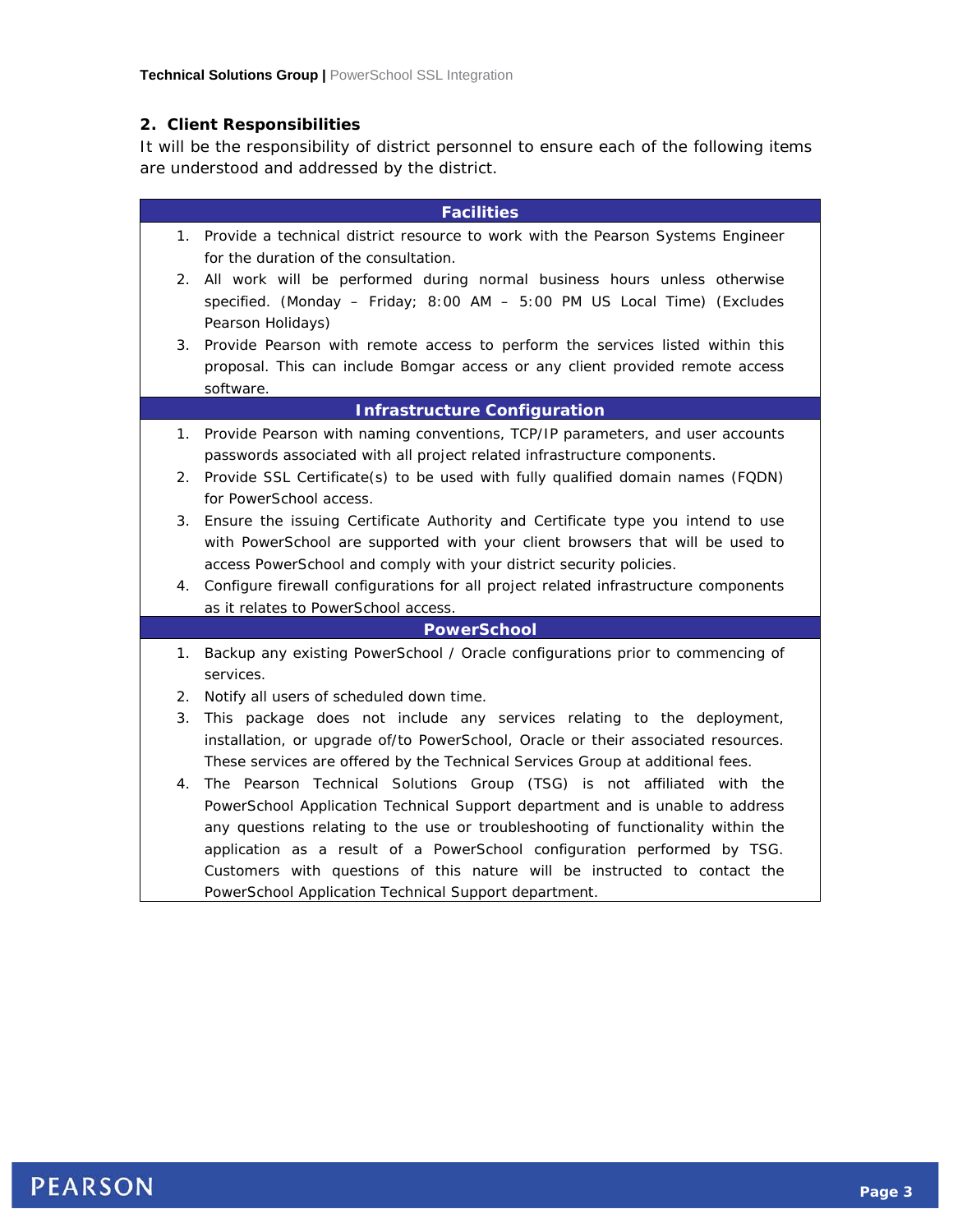### **3. Completion Criteria**

The services within this proposal will be considered complete and delivered when the district has been contacted, SSL Certificates have been applied, connectivity is verified, and the district has been notified that setup is complete.

Within three (3) business days of completion of the PowerSchool SSL Integration, the District Primary Contact will either accept the Deliverables or provide TSG a written list of objections, if any. If no response from the District Primary Contact is received within three (3) business days, then the Deliverables will be deemed accepted, unless the District requests an extension.

If the district experiences issues directly related to a configuration performed by the Technical Solutions Group personnel, it will be the district's responsibility to contact the Technical Solutions Group within three (3) business days. Configuration related requests received after three (3) business days of project completion may incur additional service costs.

## **4. Client Escalation Procedure**

The following procedure will be observed if resolution is required to a conflict arising during the performance of this proposal:

- Level 1: District Primary Contact will notify TSG via email to [tsghelpdesk@pearson.com](mailto:tsghelpdesk@pearson.com) with details of escalation.
- Level 2: If TSG cannot provide resolution or path to resolution within two (2) business days from receipt of Level 1 escalation email, the District Primary Contact will notify Pearson's TSG Manager via email to **Danny.Cohn@pearson.com** with details of escalation.